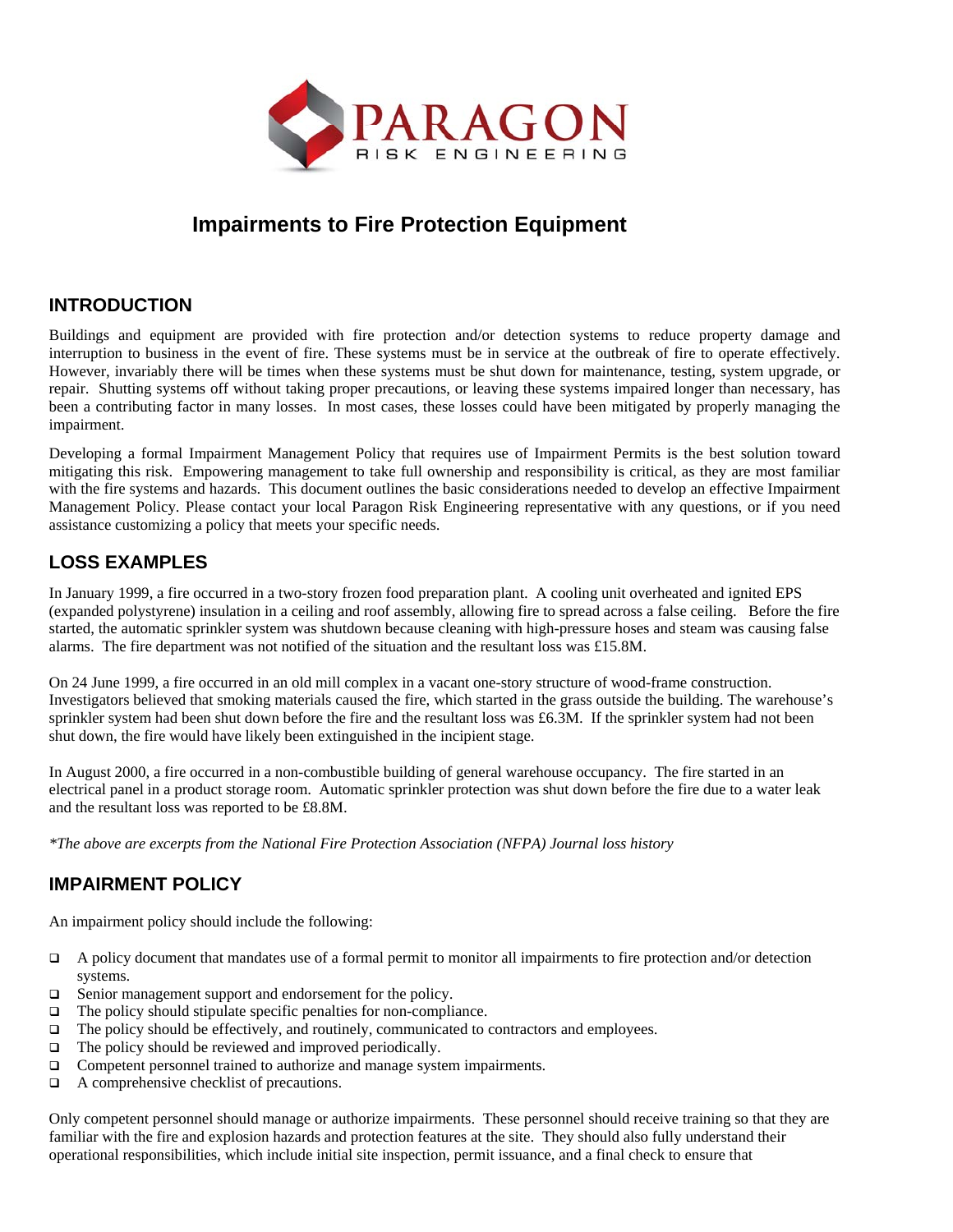protection/detection systems are restored to service. These individuals should be closely involved in the periodic policy review process.

#### **PRECAUTIONS**

The person authorizing and managing the impairment should consider the following points. If any of the following items are of concern, no permit should be issued until the condition is corrected.

- $\Box$  Affected area minimized.
- **D** Duration minimized.
- $\Box$  Timing appropriate.
- $\Box$  Manpower sufficient.
- $\Box$  Contingency plans to restore protection promptly in the event of fire.
- Good Fire Department response anticipated.
- □ Combustibles relocated.
- Temporary automatic protection provided as practical or required.
- $\Box$  Manual protection satisfactory
- Ignition sources controlled and hazardous operations ceased.
- □ Hot Work Permit issued if required.
- $\Box$  Fire watch provided, if unreliable detection.
- **Emergency Organization and Fire Department notified.**
- $\Box$  Workers aware of permit requirements, required precautions, and/or the hazards involved.

The person authorizing the impairment should always inspect the site and discuss the precautions with those performing the work prior to issuing a permit. They will be ultimately responsible for coordinating the fire watch, Emergency Organization and Fire Department participation, along with worker education. They should perform aggressive follow-up and should call the Fire Department after restoration.

Minimize the size of the impaired area. Impairing multiple systems can result in an unnecessarily large exposure. Minimize the duration of the impairment by initially preparing the work area, and work continuously until the job is complete. If the impairment is due to planned work, make certain that the timing of the impairment is appropriate. Preplan with the Fire Department to assure that impairments will occur at a time when they can best respond. Have the Fire Department on-site for emergency impairments when all precautions can not be taken.

Manpower is an important consideration with respect to minimizing the duration of the impairment, and for ensuring effective response to a fire. Workers need to understand the Impairment Policy, permit precautions, and should be familiar with the hazards in the affected area. Develop contingency plans to restore impaired protection promptly in the event of fire. Make temporary caps available to plug sprinkler lines. Assign personnel the responsibility of reopening sprinkler control valves quickly in the event of fire.

Whenever possible, relocate combustible materials to eliminate or reduce the fire hazard. If practical, provide temporary partial protection if the impairment will be of extended duration (e.g. feed automatic sprinklers through fire department connections via hose lines). Ensure that adequate manual protection features are present (e.g. charged hose lines and portable fire extinguishers).

Control all ignition sources and cease any hazardous operations. Pay particular attention to Hot Work, smoking, electrical equipment, static electricity, molten materials, spontaneous heating, and/or sparks or hot surfaces associated with mechanical equipment. Hot Work should only be performed if proper precautions are taken and the work is supervised via issuance of a Hot Work permit. Hot Work should not be performed if alternatives such as sawing, bolting, or gluing are practical, or if automatic fire protection systems are impaired. Request that the fire department stand by during emergency impairments to fire protection systems if Hot Work must be performed in an unprotected combustible occupancy.

A fire watch should be conducted in the affected area unless in-service, full-coverage detection is provided. Hourly surveillance of all affected areas will be sufficient for most occupancies. Increased frequency should be considered in higher hazard occupancies. Always notify the Fire Department and Emergency Organization during the impairment. Solicit their participation as needed.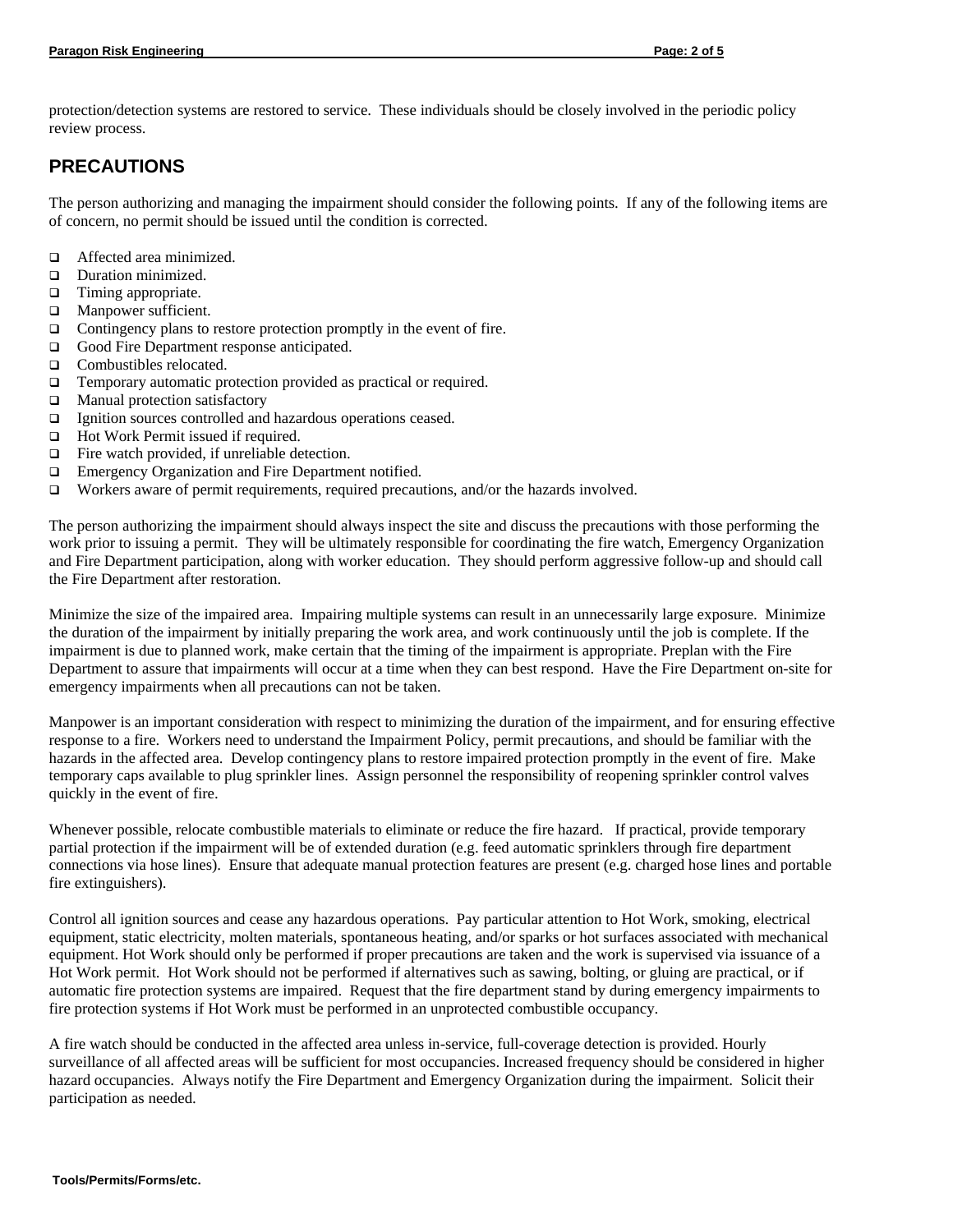Paragon Risk Engineering can be contacted with any questions that arise. If you require assistance with an impairment, please call us and one of our consultants will promptly return your call.

> Tel: +1 (0) 888 505-4859 Dial 701 E-mail: [impairments@paragonconsults.com](mailto:impairments@paragonconsults.com)

#### **SIGN OFF**

After the impaired fire protection/detection system has been restored to service, the permit should be returned to the person or department who authorized the work. The time that the systems were restored should be recorded and the permit signed by the person(s) doing the work. The person or department who authorized the work should physically verify that the protection has been placed back in service before signing off. Impairment Permits should be maintained on file for documentation and policy review purposes.

#### **SAMPLE PERMIT**

The attached permit is included to assist the clients of Paragon Risk Engineering in developing their own Impairment permit. This permit can be amended as required, as a permit that is tailored to meet the needs of your specific site is much more effective than a generic form. We suggest that a two-part permit be employed. The person who authorizes the impairment should retain one copy for follow-up, and the other should be retained at the work site, preferably attached to the control device for the impaired protection. Printouts with copies can accomplish the same objective for sites that have infrequent impairments.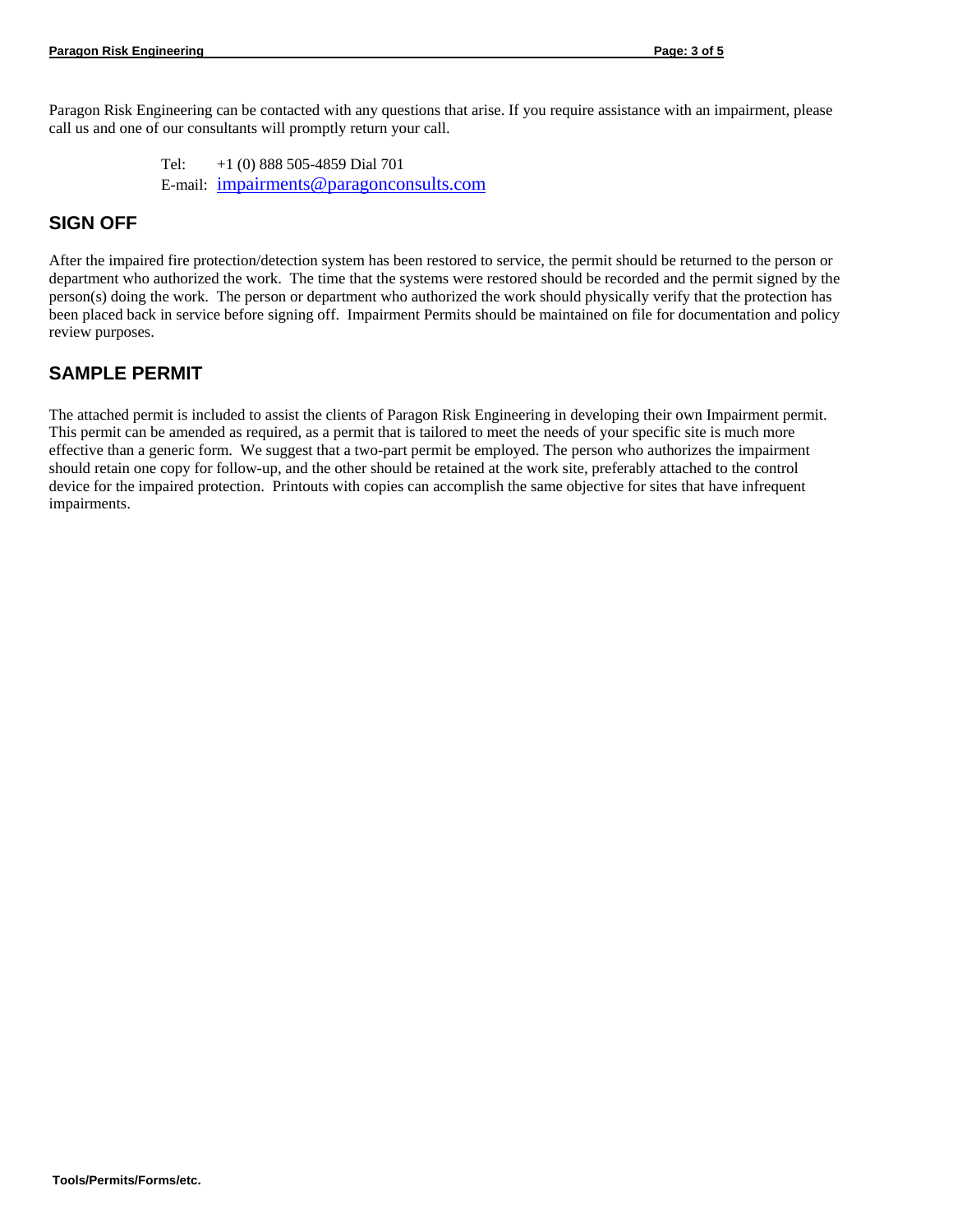# **Sprinkler System Impairment Sheet**

| Attention:<br>E-mail Address:<br>From:<br>Company:<br>Fax No:<br>Location: | <b>IMPAIRMENT DESK</b><br>impairments@paragonconsults.com |  |  | Phone No/Fax No:<br>Date:<br>City:<br>Phone No:<br>Ref No: | 1-888-505-4859 |  |  |
|----------------------------------------------------------------------------|-----------------------------------------------------------|--|--|------------------------------------------------------------|----------------|--|--|
| <b>PLANNED IMPAIRMENT</b>                                                  |                                                           |  |  |                                                            |                |  |  |
| System to be Shutdown (Please indicate by placing and 'x' in the box)      |                                                           |  |  |                                                            |                |  |  |
|                                                                            | Automatic Sprinkler System                                |  |  | Fire Pump (s)                                              |                |  |  |
|                                                                            | Alarm System                                              |  |  | Fire Main                                                  |                |  |  |
|                                                                            | Firewater Storage Tank                                    |  |  | Other (e.g. CO2, Halon etc)                                |                |  |  |
| Comments:                                                                  |                                                           |  |  |                                                            |                |  |  |
| Reason for Shutdown:                                                       |                                                           |  |  |                                                            |                |  |  |
| Area Affected:                                                             |                                                           |  |  |                                                            |                |  |  |
|                                                                            |                                                           |  |  |                                                            |                |  |  |
| Start Time / Date:                                                         |                                                           |  |  |                                                            |                |  |  |
| <b>Estimated Duration:</b>                                                 |                                                           |  |  |                                                            |                |  |  |
| Precautions being followed :                                               |                                                           |  |  | (Please indicate by placing and 'x' in the box)            |                |  |  |
|                                                                            | Use shut off tag                                          |  |  | Notify Fire Department                                     |                |  |  |
| x                                                                          | Notify department heads                                   |  |  | Notify Alarm Company                                       |                |  |  |
|                                                                            | Cease all hazardous operations                            |  |  | Work to be continuous                                      |                |  |  |
|                                                                            | Hose / extinguishers available                            |  |  | Additional watchman surveillance                           |                |  |  |
|                                                                            | Ban welding / cutting / hotwork                           |  |  | Emergency connection planned                               |                |  |  |